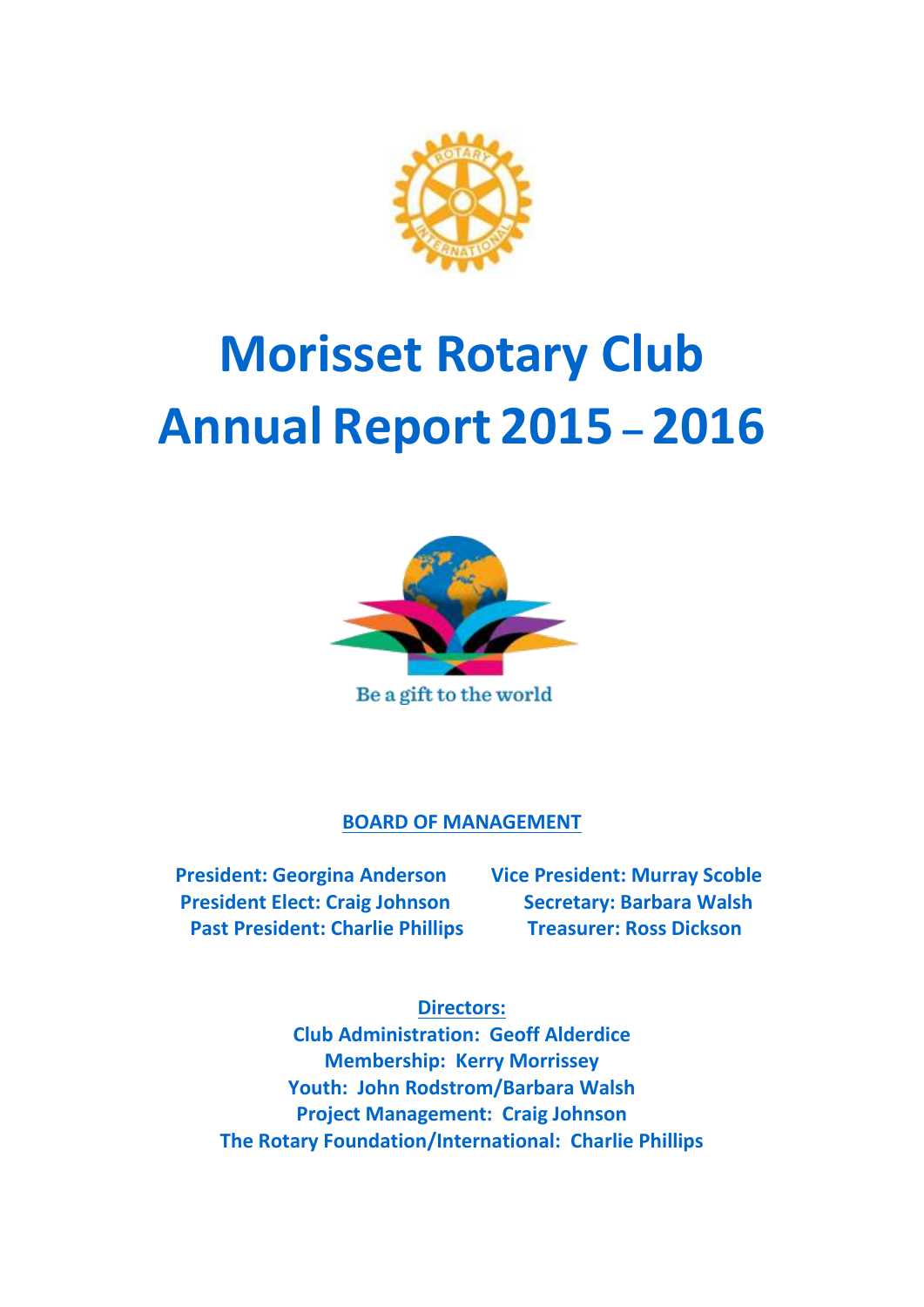### **PRESIDENT'S REPORT**

This year we have explored how to position ourselves as vibrant club which embraces the ideas and energy of the younger Rotarians as well as acknowledging the history and years of service of more experienced Rotarians. I would like to thank my Board and the all our club members who have been prepared to take risks with new ideas, embrace new technology and consider new methods of working. Please see Directors Reports for specific club achievements.

Morisset Rotary has always had a focus on the youth of the area and this year was no exception. We have continued to support the PCYC, the local Primary and High Schools through a variety of programs and of course had the wonderful experience of hosting Anna from Hungary. This year was the first for many years that the club hosted an inbound Youth Exchange student and put forward Hayley for the outbound team. Hayley and her family have made a significant contribution to the club as host parents as well as hosting Anna's family. I would like to thank Craig and Margaret who have opened their home to Anna for six months. I know she and her family have really felt a strong connection to the Johnson family and I am sure we will see much more of Anna in the future.

The value of investing in our young people has become evident with two of the four Associate Members being past Rotary Youth Exchange Students. This year saw the expansion of the Associate Membership for under 30's. As a group they arranged a movie night which successfully raised \$1500 for Buy-A-Bale rural support programme and they have plans for more projects for the second half of this year.

This has been a year where we have used technology and social media to guide and open up new opportunities for us. The involvement of a number of younger people in the club has been the driving force behind this and the #joinRotary tee-shirt project. This project was a spin off from selling Chinese Fortune Cookies at the Light Up Newcastle Chinese New Year event. It gave us the opportunity to join with other clubs and participate in a wonderful multi-cultural community event. Whilst the Fortune Cookie stock seemed to never end, we did make some money, and had a huge amount of fun whilst fundraising and promoting Rotary to the community. From production to on-line sales and marketing Kerry, Craig and Ross have put hours of work into establishing the #joinRotary tee-shirt project. Great job!

We are now operating two Facebook sites, one for the club and one for tee-shirt sales. In addition we have three webpages, one for the club, one to sell the tee-shirts and Westlake Tidings, a community webpage. These along with on-line booking systems, weekly online club updates and a presence on the social connection site MeetUp have taken what was once a fringe activity into a mainstream means of communicating between ourselves, other Rotarians and the community.

We have inducted four new members by transfer and two Associate Members. Attracting and engaging members will continue as an ongoing area of challenge for next year's Board.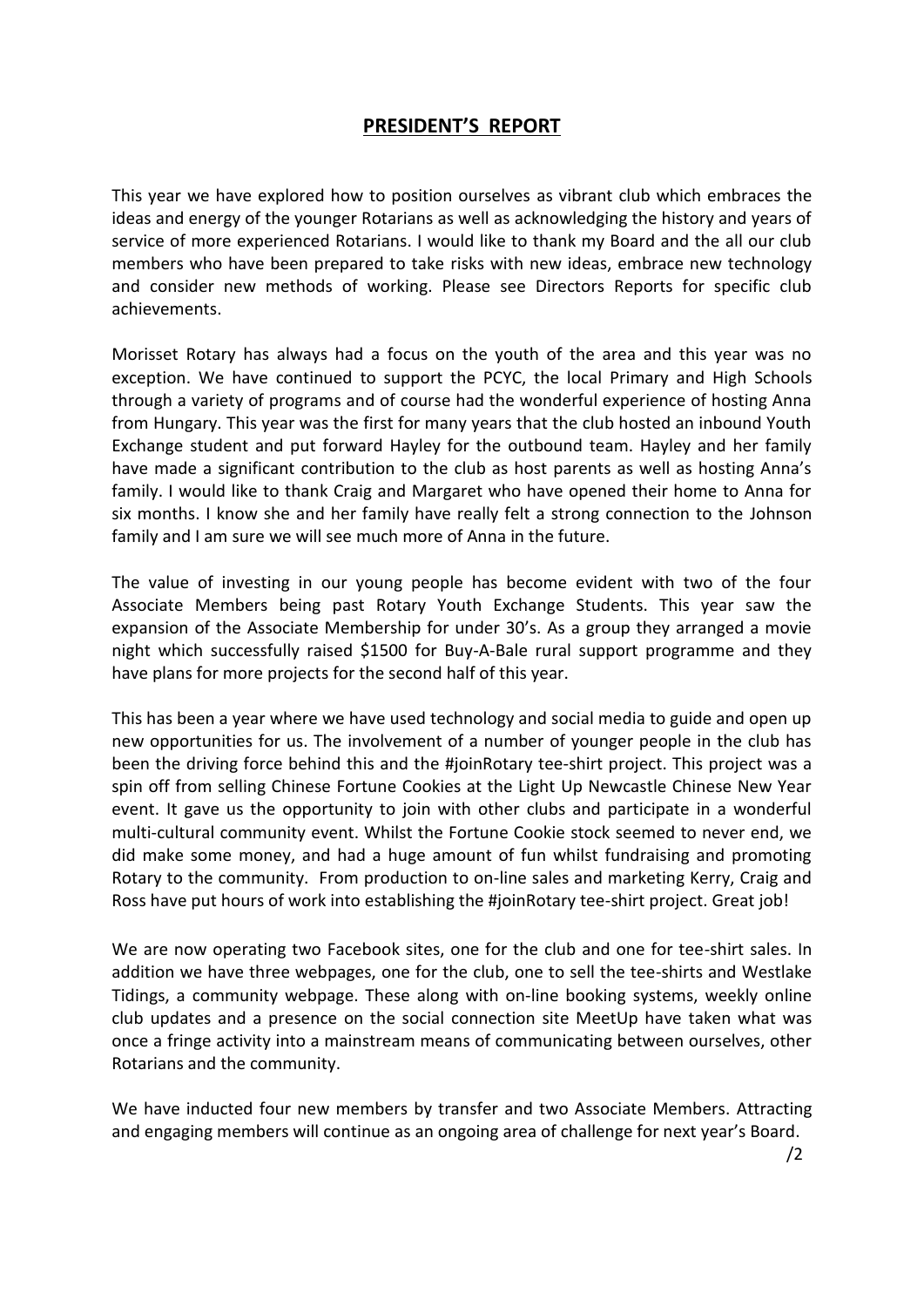The ground work which has been done by the changes brought in by successive Boards over the past few years and with a focus now on publicity I am confident we have the basis for growing the club to meet the needs of its members, attract new members and be relevant to community needs.

At an International level the club continues to support many of Rotary's larger programs such as the Rotary Foundation, Polio Plus, Rotary Oceanic Medical Aid for Children and Interplast. Club Accreditation to apply for District Grants is current. With a recent District Grant and in partnership with Wangi Wangi Uniting Church we have contributed to the Tibar Model Farm Project in Timor Leste. This project aims to assist two orphanages run by Dominican sisters to be self sufficient with food production and to provide training for locals in the development of modern farming skills. I would like to acknowledge the work by Barbara and Charlie in actioning this project.

MyRotary website has enabled us to collate our range of project involvements. Not including the tee-shirt project, in over sixteen projects we have collectively given 1200 volunteer hours and raised \$26,000. This is a huge effort from everyone and has enabled us to support the Australian Rotary Health, BlazeAid, schools and many local organizations as well as the larger international programs noted above. The Christmas Trailer continues to be our main fundraiser and I thank Craig for his brilliant organizational skills in managing this and also our volunteers who spent hours selling tickets plus club members, partners and children who gave up their time. John Olive continued his fine form with a successful grant application enabling us to purchase a public address system and provide additional support to developing Associate Membership.

I would like to thank Ross for his incredible patience and diligence in ensuring our club remains in a financially secure position and to Barbara for all she does to ensure the smooth running of the club. To each and every Board member I have appreciated their dedication, support of me and commitment to Rotary. This club is well placed to thrive under the Presidency of Craig and his Board. I wish him all the best for 2016-17 and thank everyone who has contributed to the success of the Rotary Club of Morisset. This club with celebrate its  $50<sup>th</sup>$  in February 2017 and I am sure it will continue to serve its members, our community and humanity for the next 50 years.

Georgina Anderson President Rotary Club of Morisset.

 $\sim$   $\sim$   $\sim$   $\sim$   $\sim$   $\sim$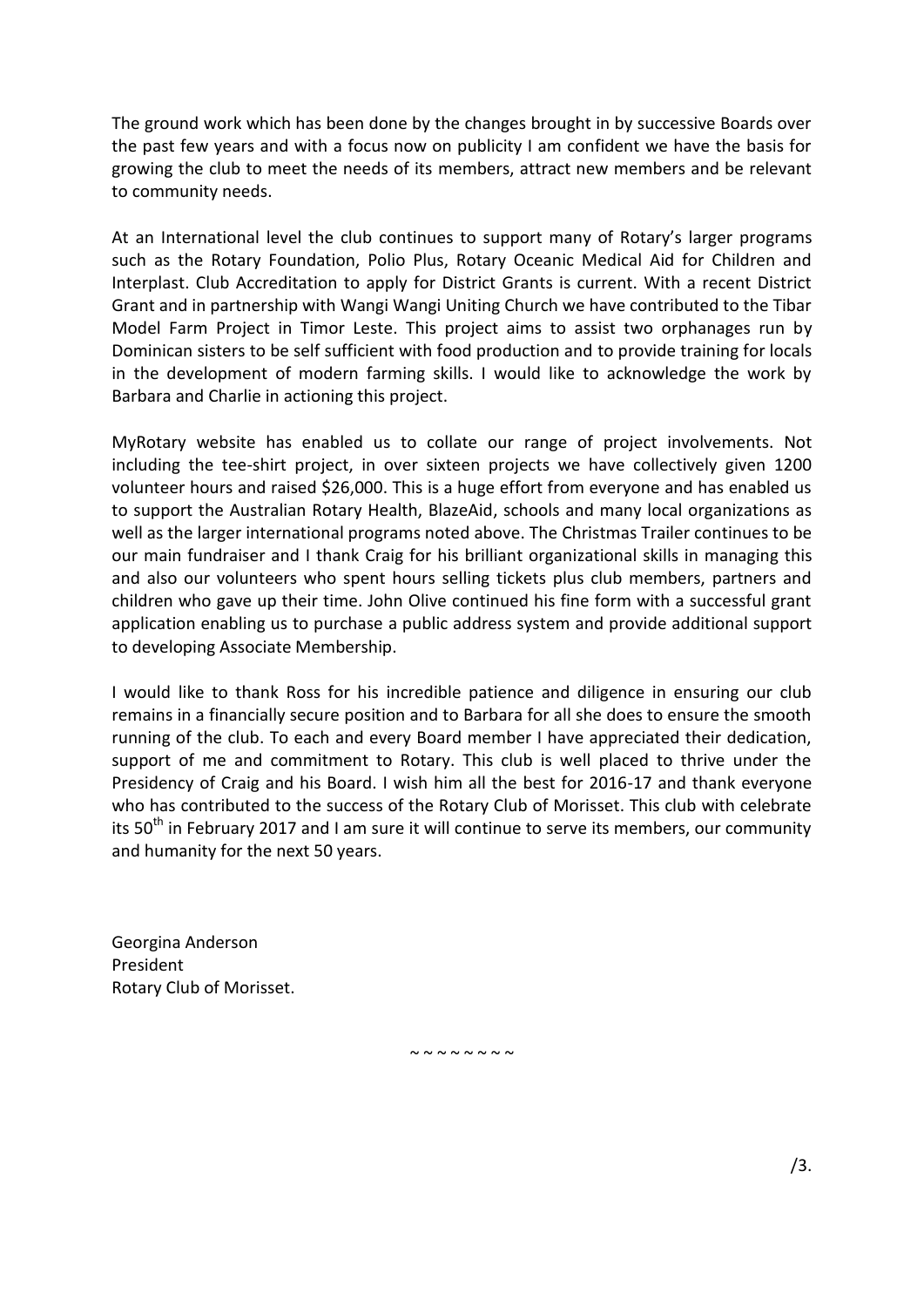## **MEMBERSHIP REPORT 2015 -16**

**Arrivals:** The club has embarked on a programme of wider exposure and informing people about Rotary, our club and the activities we undertake. The acquisition of new club banners and the review of the club brochures as well as other promotional material has assisted in reaching into new areas of the community. Additionally the changes to our meeting practices over recent years have enhanced our reputation as a modern club, and attracted the interest of younger people including two new Associate Members, both former exchange students.

This year we have welcomed four new members who have transferred from other clubs ie. Gosford City, Toronto and Coonamble.

**Departures:** Two members who were moving north for retirement were farewelled .

**Mentoring:** The Mentoring Programme is still under development, along with the revised Club Information Package.

**Social:** The club continues the practice of holding a social evening on the 5<sup>th</sup> Wednesdays of the month. We have encouraged family and social involvement in these evenings. As well we take opportunities to involve friends and family in other activities such as Christmas party, High School dinners and events associated with our exchange student.

**Associate Members:** Our associate membership has expanded this year and despite the challenges associated with gathering together a small band of diverse and extraordinarily busy young people, the programme has been successful in engaging the club with a younger audience and creating new opportunities for service. These associate members had significant input into the development of the Chinese New Year Lantern Walk and the #joinrotary tee shirt project. There were also instrumental in running the film night which raised money for Buy A Bale.

**Kerry Morrissey (Director)**

 $\sim$   $\sim$   $\sim$   $\sim$   $\sim$   $\sim$   $\sim$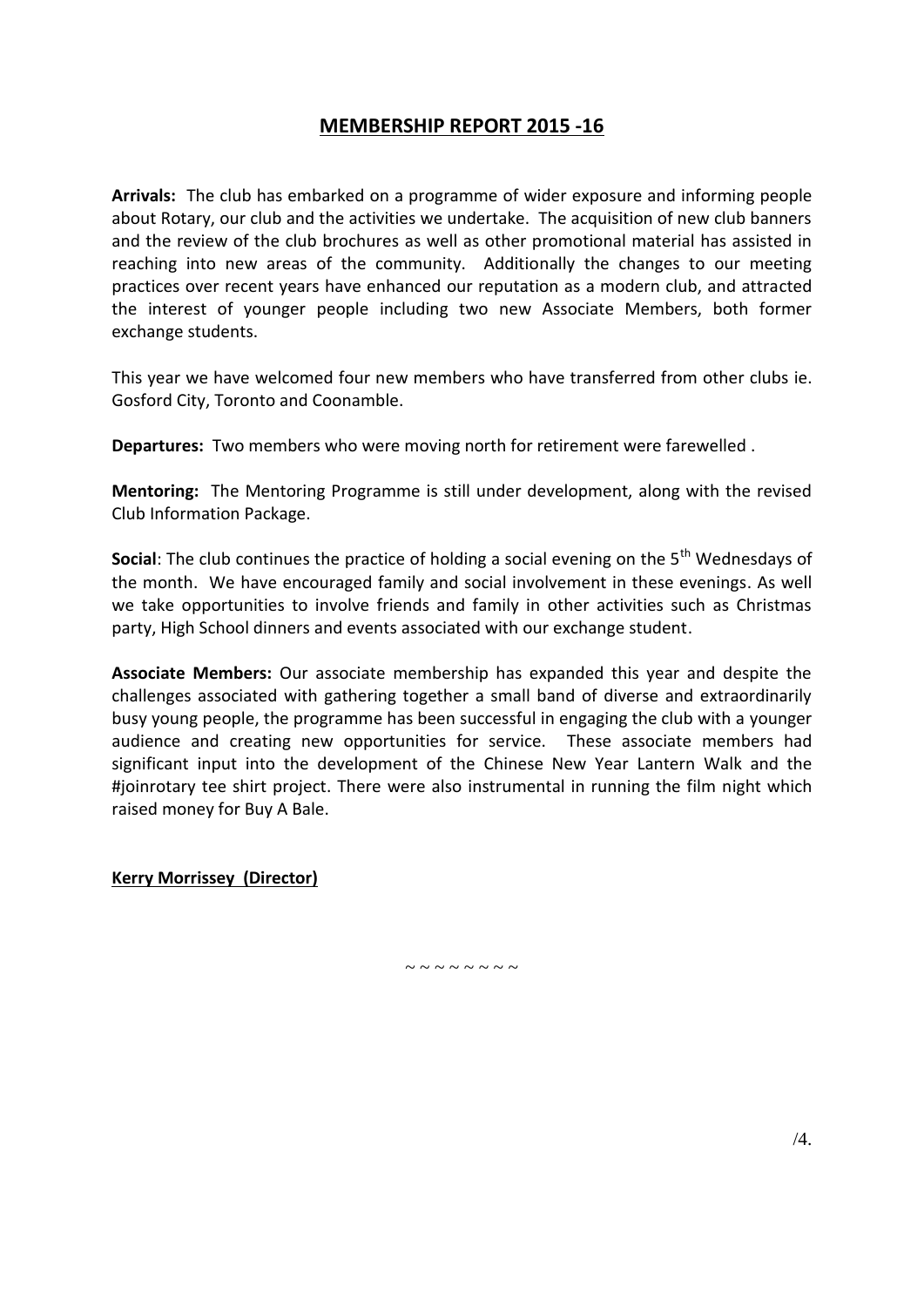## **YOUTH REPORT 2015-16**

**Primary Schools Liaison:** Annual "Service Above Self" book awards were presented to ten local primary schools by club members at annual awards ceremonies. The Hunter Life Education Program was funded at Morisset Primary School.

**Morisset High School Liaison:** Hospitality Class dinners and senior scholarships have remained the focal part of our connection with Morisset High School where we have a very strong working relationship. Senior Scholarships were provided for Year 11 and Year 12 students from financially disadvantaged families. These students are supported through our school based mentoring program. Annual Service Above Self Awards are provided for Years 7, 8 and 9. A new principal arrived this year & with her history of Rotary membership. we look forward to her enthusiastic support in the coming years.

**Science and Engineering Challenge:** The senior format of this programme has been supported with volunteers at the event and \$1000 donation

**Discovery Day:** A successful Primary school Discovery Day was held at Avondale School with Morisset Rotary providing the BBQ and supervisors. Planning is underway for a Two Day Program in August 2016. Other local clubs will assist us.

**Police Citizens Youth Club:** Our club continues to support the Morisset PCYC and this year we supported the Graffiti for Boys program.

**Youth Exchange Program:** This year we supported an outbound student to Austria. Our Inbound Hungarian Exchange Student Anna arrived in July 2015, staying with 3 Morisset Rotary families and our outgoing Exchange Student's family through the year, we have all enjoyed Anna's time with us immensely.

**Rotary Youth Program of Enrichment:** 4 Students attended this weekend camp at Myuna Bay in May.

**WWCC:** The club maintains & updates its Working With Children Clearance Register.

**Rotary Youth Leadership Awards:** In conjunction with Newcastle University we are supporting a student under the "iLead" scholarship program to participate in this "RYLA" personal development experience.

**John Rodstrom / Barbara Walsh ( Directors)**

 $\sim$   $\sim$   $\sim$   $\sim$   $\sim$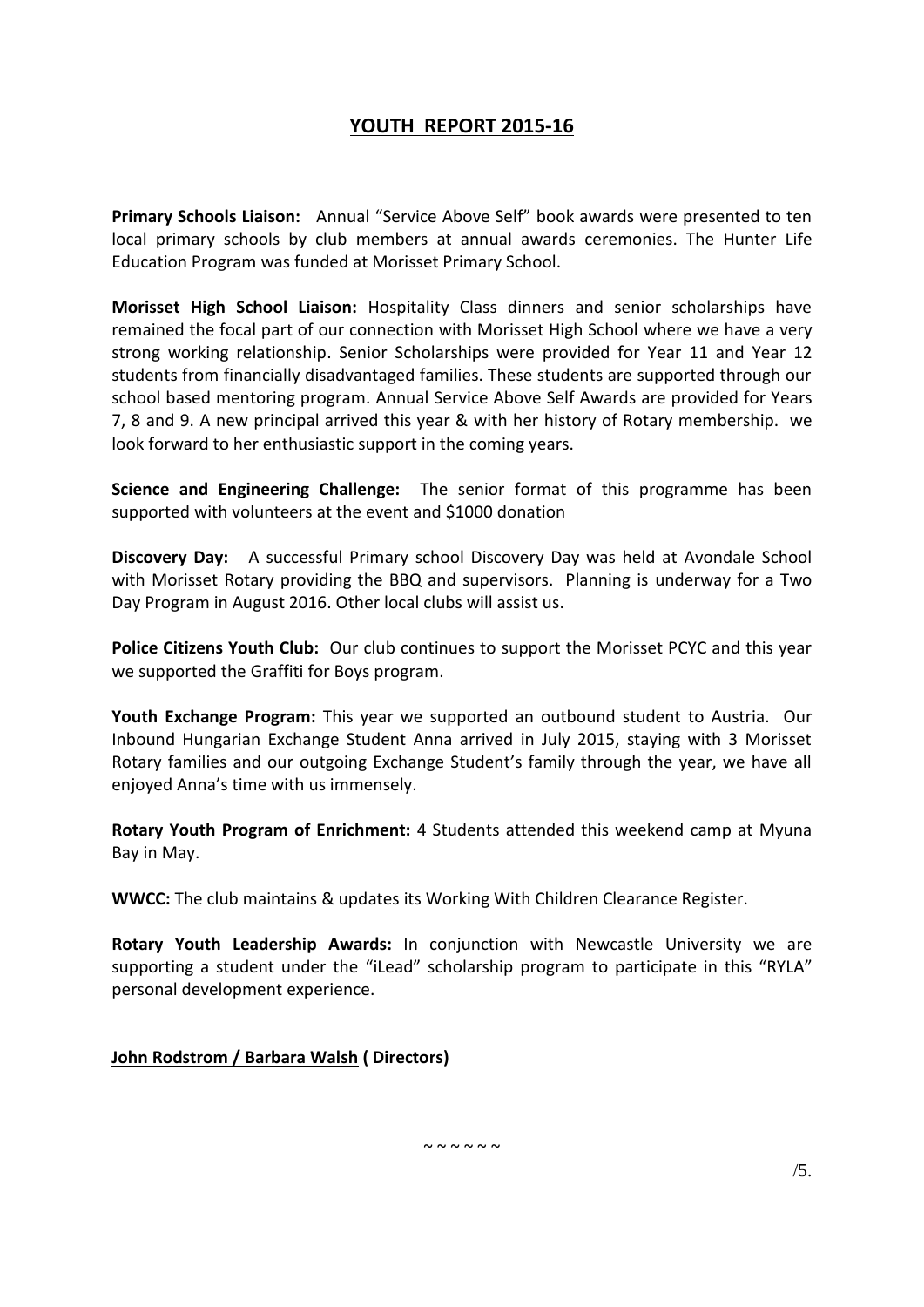## **CLUB ADMINISTRATION REPORT 2015-16**

**Social Media and the Internet**: The year has seen great progress in the use of social media for promotion and participation in club activities for both young and old.

The Club Facebook page has frequent updates on Club and our exchange student activities. The Facebook #JoinRotary page has updates from around the world.

The website www.#joinrotary.com.au has been set up by the Club to promote the #joinrotary tee shirts has created much interest.

The website "Westlake Tidings", [www.morissetrotary.club](http://www.morissetrotary.club/) has been developed to link with the Morisset business community and provides business promotional opportunities.

The Club's website, [www.morissetrotary.org.au](http://www.morissetrotary.org.au/) provides a core platform for informing the community about events and achievements.

The contribution of a number of Club members have made this possible, in particular Craig Johnson, Georgina Anderson and Kerry Morrissey.

**District Conference:** The Club was well represented at the Mudgee conference in March winning the award for the Club with the highest percentage representation. The promotion of #joinrotary tee shirts at the conference created an exciting picture of the Club's tee shirt project.

**District Assembly/President Elect Training**: Members of the incoming Board were well presented at these annual "in-service" sessions in preparation for taking leadership responsibilities in 2016-17.

**Programmes:** The Club meets weekly with guest speakers or information sessions on a range of worldwide Rotary topics. Planning meetings complete our regular meeting activities.

The Club Board meets monthly to plan events and activities.

Efforts continue to explore meeting variations to widen membership appeal to a greater range of potential members in the Morisset area. There are regular social events also to mix "Work with Play".

**Geoff Alderdice (Director)**

 $\sim$   $\sim$   $\sim$   $\sim$   $\sim$   $\sim$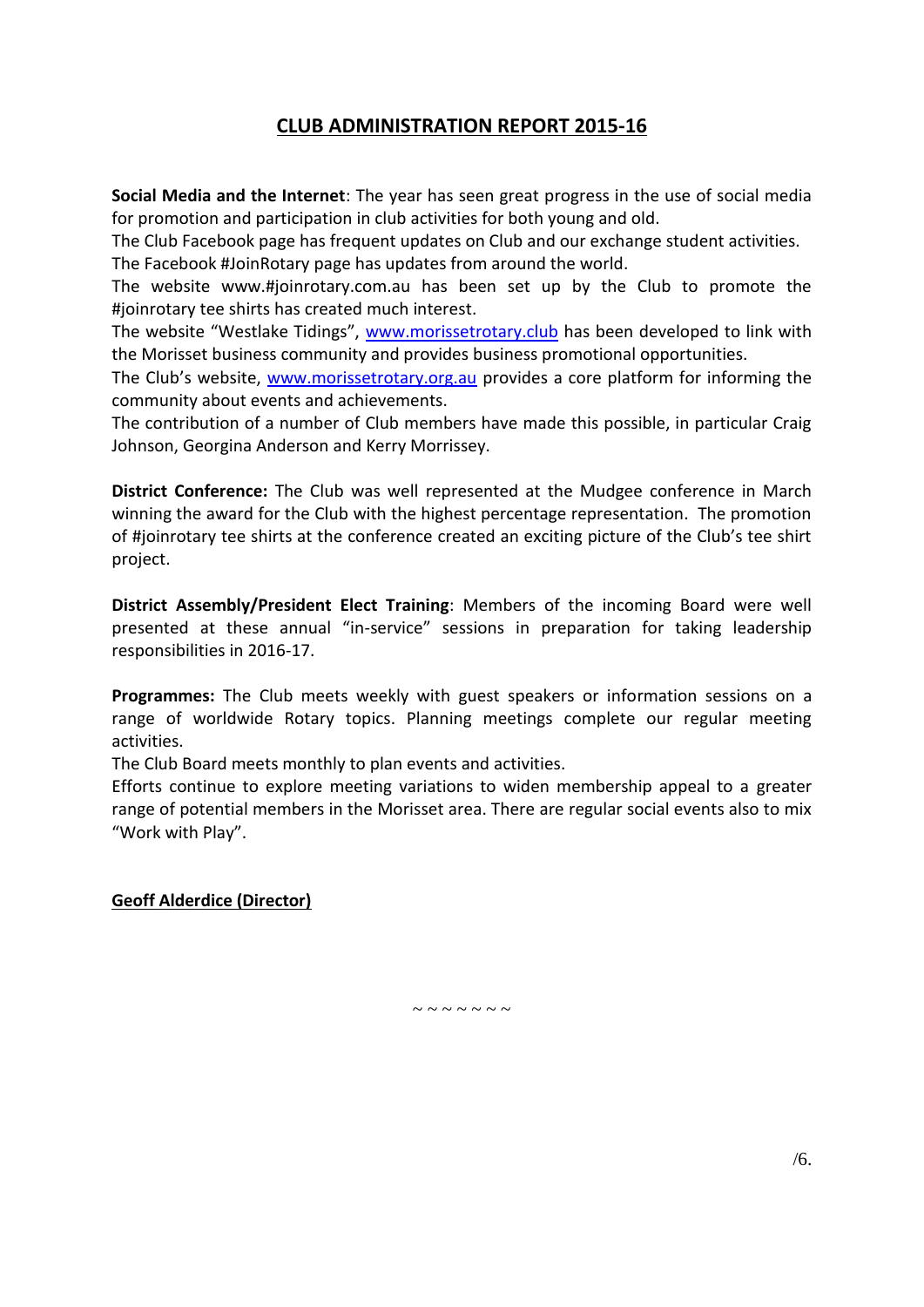## **ROTARY FOUNDATION/INTERNATIONAL REPORT 2015-16**

#### **Rotary International Contributions**

**Rotary International Funds:** Annual donations are made to Polio Plus and The Rotary Foundation. In addition several club members also donate privately via the Centurion programme or through the Bequest Society.

#### **Support for International Projects**

**ShelterBox**: Money was donated to ShelterBox to relieve the effects of several disasters such as the ones experienced in Vanuatu, Nepal and Fiji.

**Rotary Oceanic Medical Aid for Children (ROMAC):** Children in need of major surgery are brought to Australia for treatment which cannot be provided in their country. Specialists visit the country to assess suitability patients. Surgeons often donate their time.

**Interplast**: Less complicated corrective surgical intervention is provided by visiting volunteer specialists in countries of origin overseas.

**Timor Leste**: A Model Farm project is under construction at Tibar, ten kilometres west of Dili. With a donation from Wangi Wangi Uniting Church & a District Grant a contribution has been made to the water pumping equipment & fencing for this project. The farm will help two orphanages to be self sufficient for food & will provide training in modern farming techniques for local people.

#### **Accreditation:**

**District Grants:** The club has signed off on the MOU. Training was updated on 4<sup>th</sup> May 2016 and the club has now been requalified to apply for District Grants.

**Charlie Phillips (Director)**

 $\sim$   $\sim$   $\sim$   $\sim$   $\sim$   $\sim$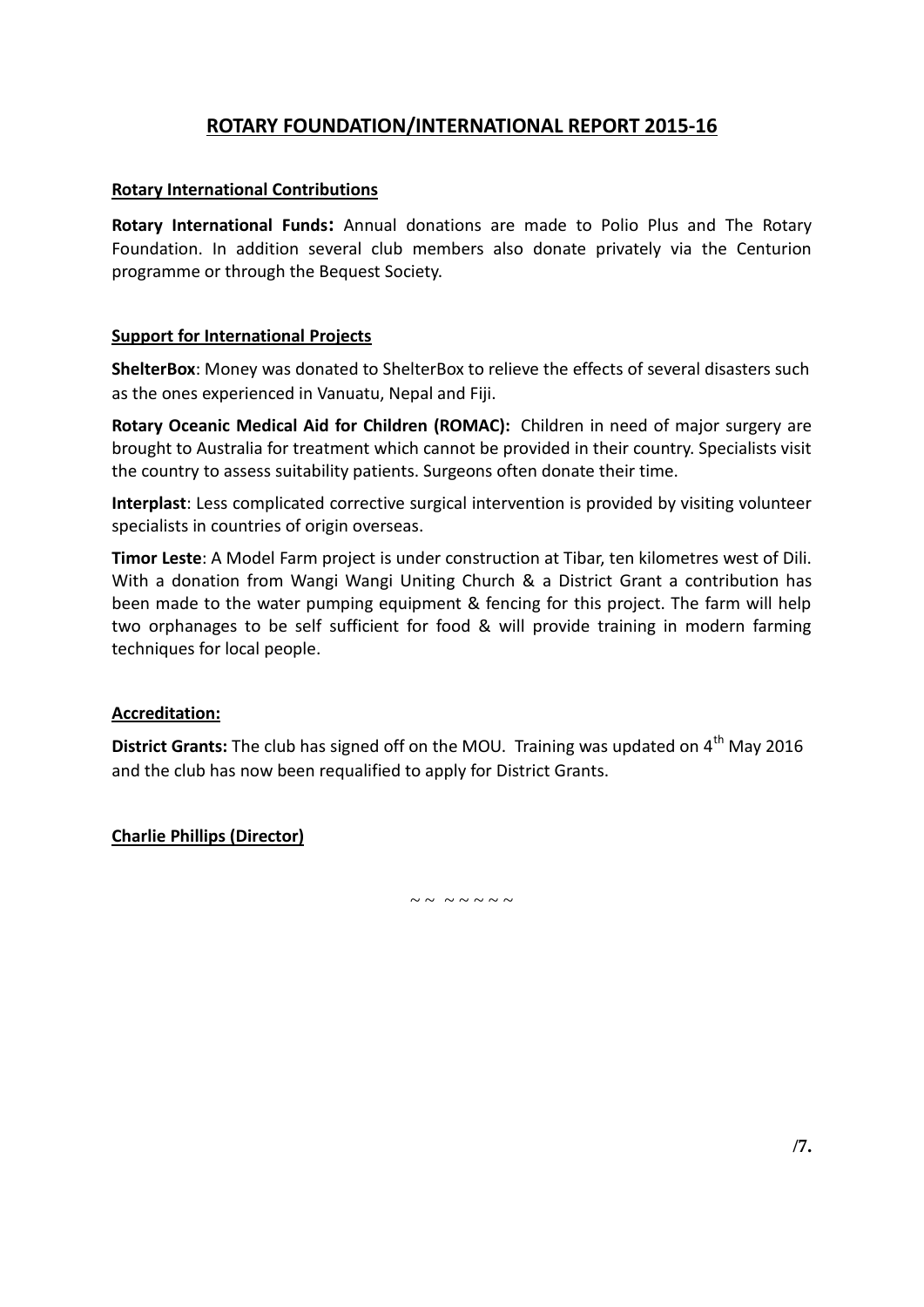## **PROJECT MANAGEMENT REPORT 2015-16**

**Rotary Park Signage:** New signage incorporating current Rotary branding was completed for Rotary Park in Morisset after the original sign suffered damage from storms.

**Christmas Trailer Raffle:** Thanks to generous donations from local businesses and individuals, the major prizes were of excellent quality. An outstanding effort from club members and "Friends of Rotary" ensured the success of the event. A presentation evening was held to show our appreciation to the "Friends" who help out each year.

**Loop the Lake:** The club annually handles this event in the western lake area. More than 1500 cyclists were assisted with marshalling, food, drinks and general support. Funds raised are allocated to various local & international charities.

**Buy-A-Bale:** Associate Members chose this organization as a worthy local group to support. A movie night raised \$1500 for the cause. This provided a great opportunity for our younger members to grow their event skills and support a wonderful local cause.

**Chinese New Year Lantern Walk**: Choosing the sale of fortune cookies as a fund raising opportunity we joined other clubs in this initiative. Being an important part of the larger project was enjoyable and satisfying.

**Hunter Show Jumping Carnival:** We seized the invitation to cater for this district event. The weather didn't attract the intended numbers but nonetheless we made a good profit.

**Super Bike Count Days:** Opportunities arose for members to be paid to participate on several bicycle counts days. While watching the world go by we earn money for club development activities.

**#JoinRotary Tee Shirt Sales:** This initiative grew from a need to diversify our club's approach to fund raising. The visibility of the tees aims to assist clubs to promote membership. Rotary tees have been sold at several district events to date, but future targeted marketing in other districts holds significant income opportunities for our club.

**Craig Johnson (Director)**

 $\sim$   $\sim$   $\sim$   $\sim$   $\sim$